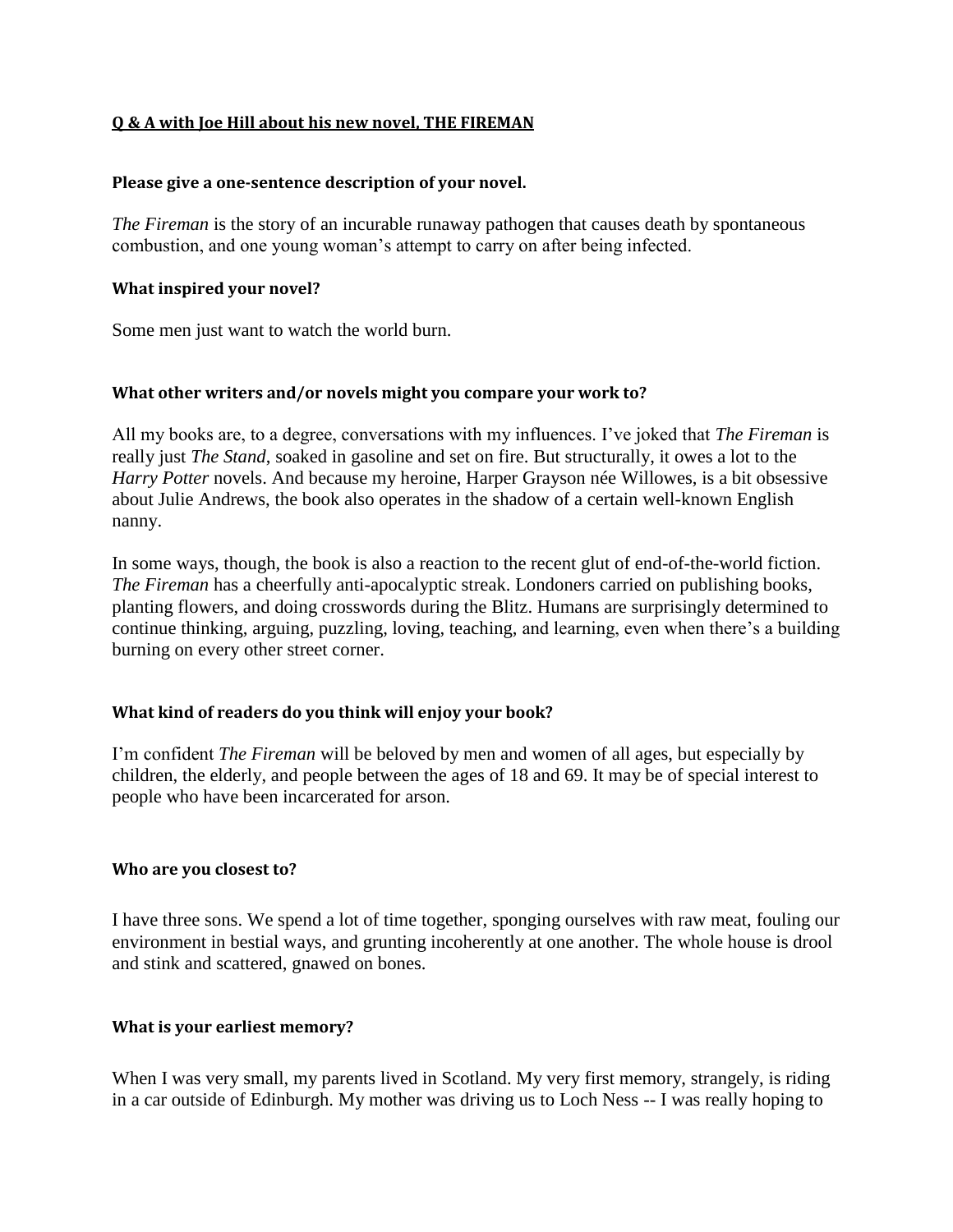see a lake monster -- but there was a torrential downpour and the roads were flooding out. I remember the rain blurring everything beyond the windshield. I remember the rain washing sideways across the road. This was when I was five, almost six.

I was back in Edinburgh for the first time in thirty-plus years when I was on tour for *NOS4A2* and had a knee-loosening shock of *déjà vu* when I saw Edinburgh Castle. I knew when I saw it that I had seen it before. I'm sure that grimy stone spear made a big impression on my febrile five-year-old mind.

# **What does relaxation mean for you?**

A cup of tea and a book. The fourth and last cup of tea of the day is the best. I usually have that one around four in the afternoon, and that's also when I settle in to try and read 40 pages.

## **What are you best at?**

Oh, probably writing. Although there are lots of writers who are better than me. I'm not in the same league as Kate Atkinson or Jennifer Egan, but I do enjoy making things up, and I think I've done all right at it.

I'm almost unbeatable at *Connect Four.* And *Boggle*.

## **What's your biggest fear?**

It's the least imaginative answer of all time, but the thought of something happening to one of the kids: one of them stepping in front of a bus or catching a bullet in a school shooting. Or even just being humiliated by other kids. You hope you can teach them what they need to know to protect themselves. You also don't want them to live their lives afraid or in a defensive crouch, so you have to keep most of your fears behind the parental mask to avoid worrying them. A lot of being a father is staying calm and affecting a confidence and certainty that you don't really feel.

I also worry a lot about getting mentally foggy. In that movie, *Still Alice*, Julianne Moore says she'd rather be dying of cancer than suffering from Alzheimer's, because at least if she had cancer, she'd still be her. The thought of having your memories peeled away from you, your sense of yourself taken away, makes me feel ill.

## **What has been your biggest regret?**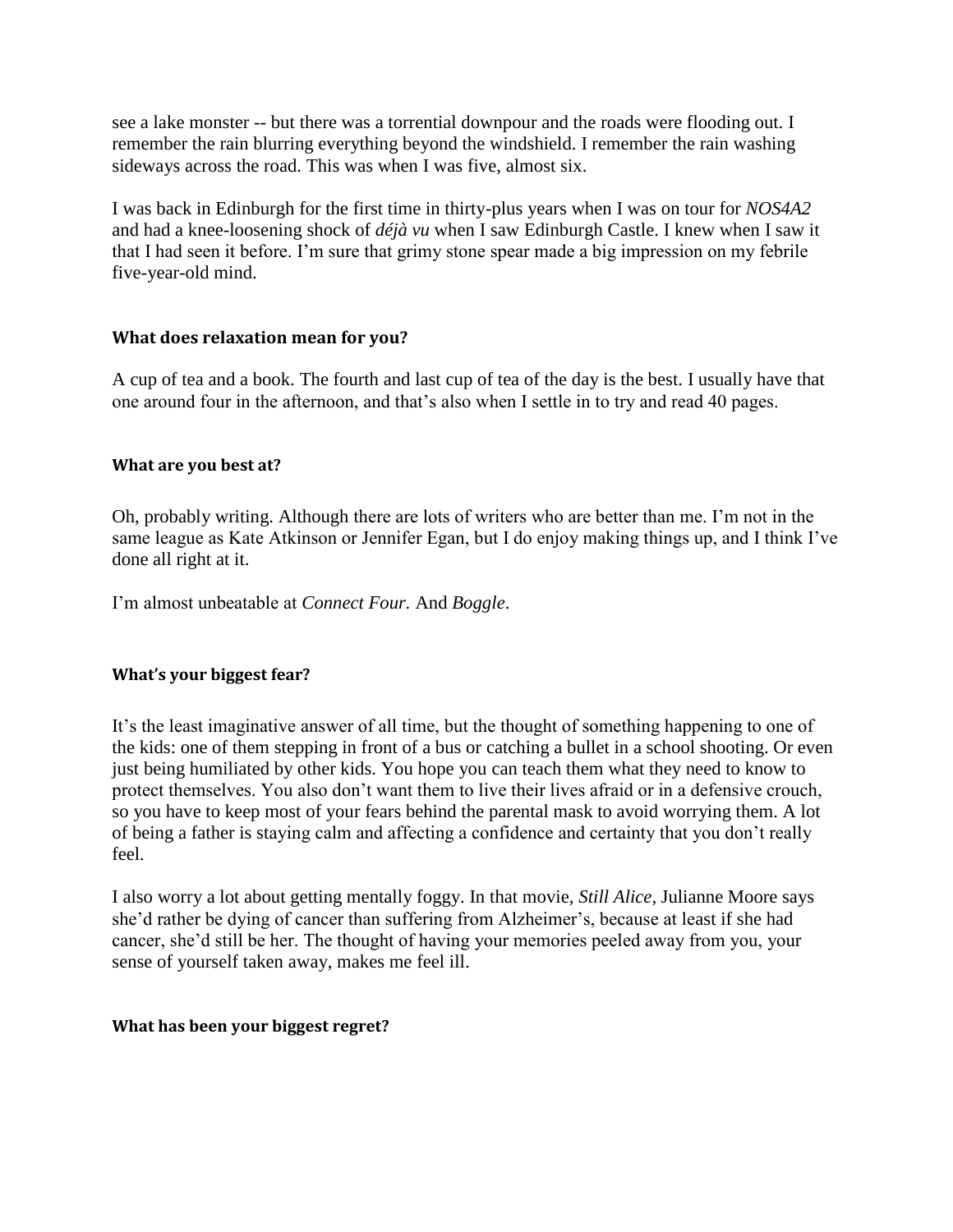I wish I hadn't spent so much time in my thirties worrying about things, habitually second and triple guessing myself. That was a lot of wasted energy, a lot of pointless self-inflicted unhappiness.

# **Can you tell us something that will shock your readers?**

*2001* is a terrifically boring, overrated film. So is *Blade Runner*. Both movies are like a trip to the dentist's office.

## **What one item could you not live without?**

I have a house full of books I love, but if I lost them all, my town has a great library. I have some great fountain pens, and some beautifully crafted notebooks . . . but in a pinch, a cheap ballpoint pen and a notebook from the drugstore is perfectly satisfactory. I have games and the internet and videos on my giant smartphone. But if I didn't have it, I'd have a lot less distraction in my life. I've spent forty-three years as confirmed materialist, snapping up comic books and DVDs and furniture and original comic book art. But I like to believe (maybe I'm lying to myself) that my happiness is not actually dependent on those things.

Life is easier if you have money than if you don't. There isn't any doubt about it. But your stuff is not your life.

## **Who is your hero and/or villain?**

My parents are my heroes and still my best sounding board. My dad is a very calming influence on me, and he has a genius for seeing how a problem can be converted into an opportunity. My mother is wry, dry, and the great reality check. She also declines to suffer fools in a way that is kind of inspiring . . . even if, in the course of a conversation, you yourself have been revealed as the fool.

The great villain is always time. Every day there's less of it.

## **Who is your favorite author?**

It's a four-way tie between Stephen King, Tabitha King, Owen King, and Kelly Braffet.

If I'm not allowed to count people I'm related to, I'd pick Shakespeare from the dead, and David Mitchell from the living.

I know, I know, Shakespeare is such a trite, boring choice. What are you going to do? The plays are the most important, most beautifully crafted, most emotionally satisfying works ever